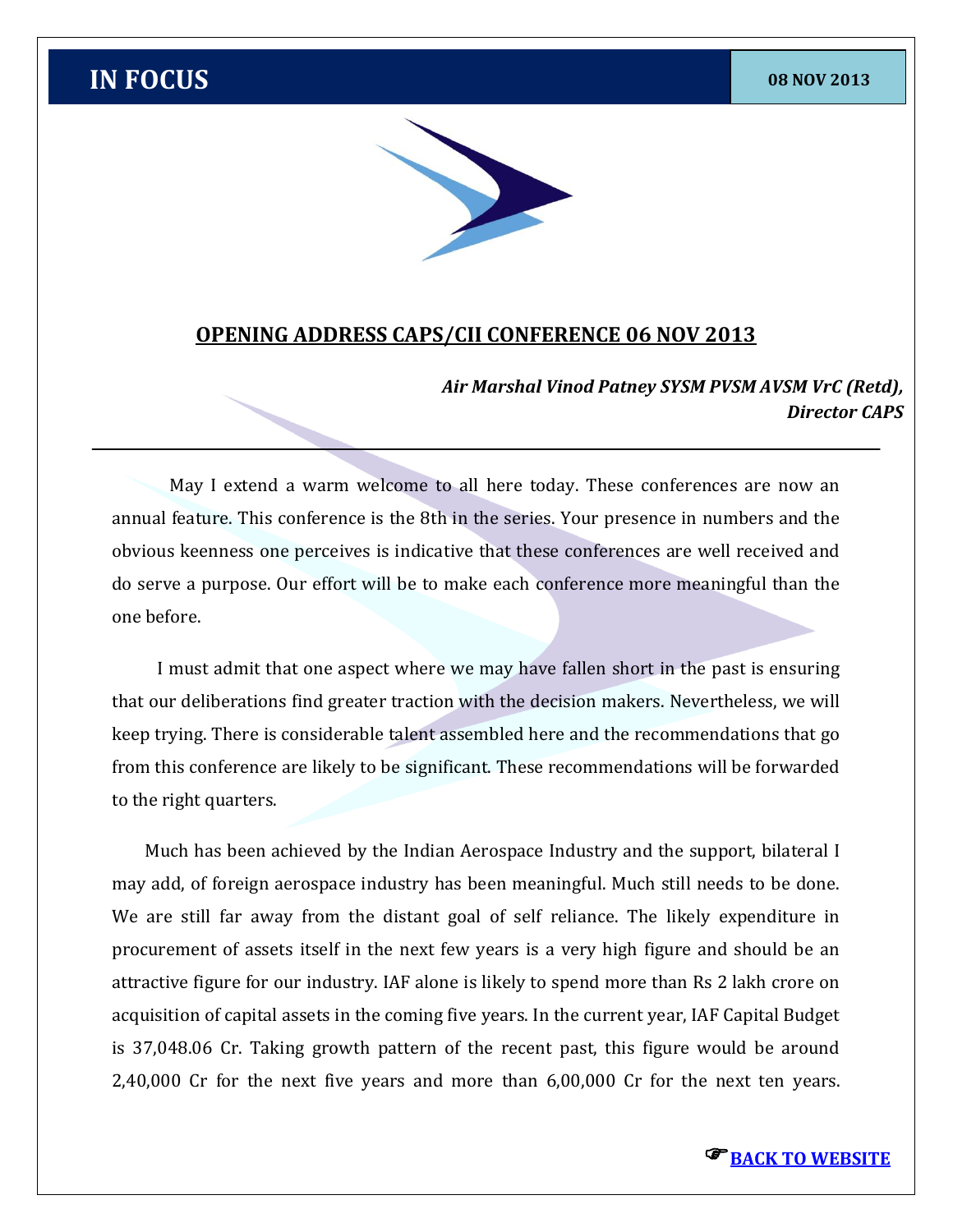**IN FOCUS 108 NOV 2013** 

Requirements will keep increasing in terms of numbers and capabilities. We must rise to meet the challenge.

Permit me to be bold and say that the relationship between our aerospace industry and the users has, at times, been less warm than what it should be given the fact that both have every reason to operate in unison and should bank upon each other. Conferences such as this are intended to facilitate greater interaction and understanding. May that happen?

Can we keep on traversing the same route in the same manner? We could. It is a well trodden path. But it will not be to our advantage. What is the real problem?

Industry often opines that Indian Industry must be favoured. In fact the new Defence Procurement Policy is intended to support Indian industry. There are several reasons for lack of indigenous capability in most areas, the important being over-reliance on the public sector. I think with sufficient egging on by private industry, the Government will relent. We must find a middle ground, an optimum answer when the perfect solution eludes us. Private industry should not be given short shrift. Hopefully, with a number of users and industry represented here, some networking to approach towards a workable solution will take place. We need to make use of every such opportunity.

Can we make use of the US-INDIA Defence Cooperation Agreement of Sep 13? The New Framework for US India Defence Relationship signed in June 2005 showed much promise but we could and should have done much better. Will we fare better now? Reduced restrictions and technology transfer have been promised and we must prepare the ground for absorption of such technologies. Can we do so in a hurry? What about our defence relations with Russia, Israel and others? Will they be impacted? Many questions come to mind but we need answers.

Space is now an important arena for users and the industry as well. Much has been achieved but much is uncharted territory. It may be outside the scope of this conference but weaponisation of space and space warfare are no longer distant possibilities. The users must seek answers from our industry. Possibly, besides the obvious role that Government agencies must play, the private sector can also contribute to a large extent.

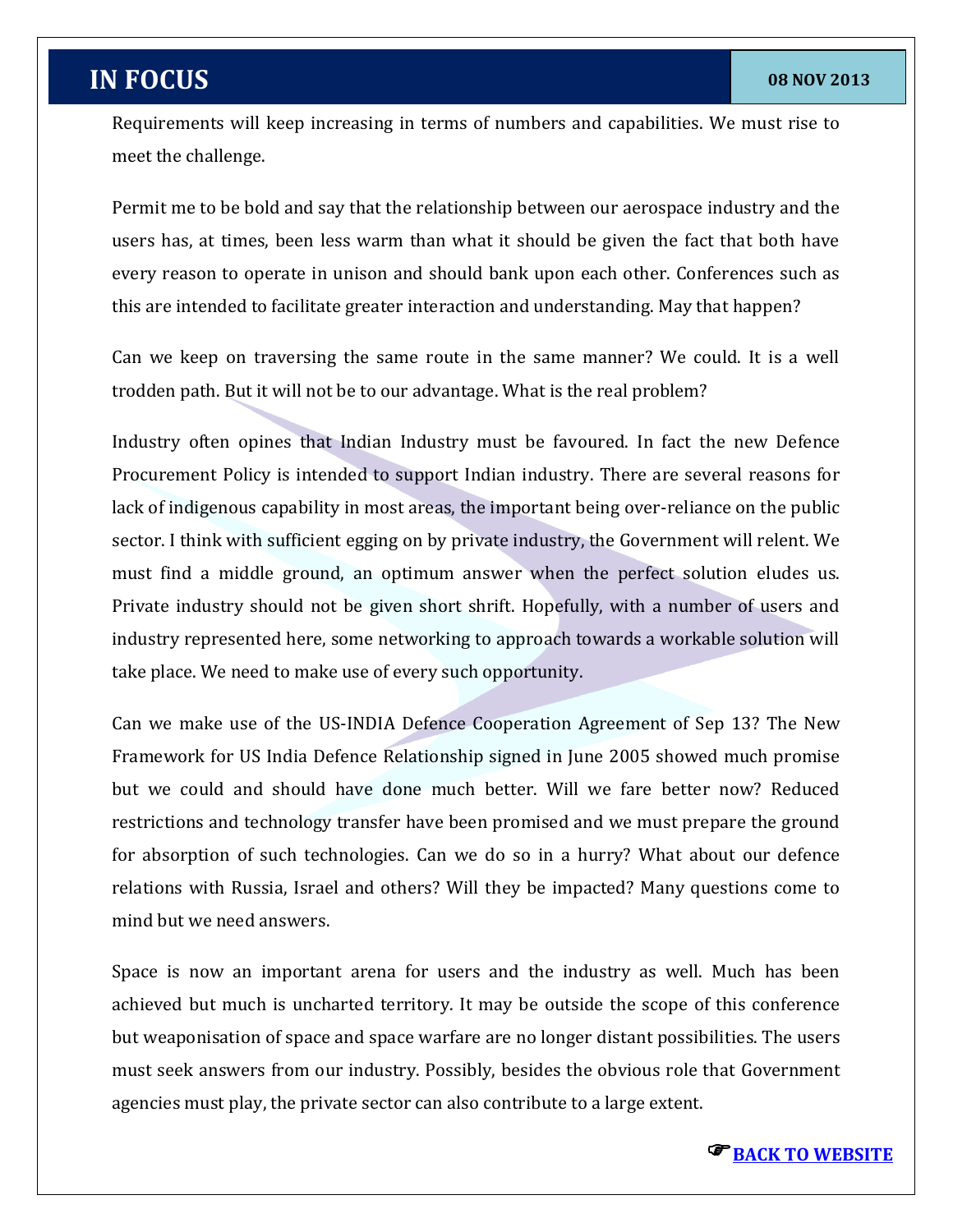## **IN FOCUS 08 NOV 2013**

The private sector can also allot funds for research on emerging technologies. The outlay may not be insignificant but is desirable. Participation in defence needs is expensive for the companies but rewards equally attractive. Good products would also attract an export market. More importantly, the slew of capabilities that would result could have many more applications in a far wider civilian sector. In this respect, private industry will be at an advantage.

In the military sphere, the launch of a dedicated satellite for our Navy is a big step. Other dedicated satellites will follow and with experience, the requirements will crystallize. We should not wait for that day but interaction between users and industry should start now so that plans are made on the feasible and not merely the desirable. All key stake holders should be together involved from the design and development stage itself.

MSMEs will be our mainstay for a while. Tier 3 and Tier 2 capabilities should expand rapidly and pave the way for Tier 1 also. Arguably, MSMEs could be the backbone to indigenization. They have niche capabilities that should be encouraged and nurtured. MSMEs have not been able to enjoy full benefits of offsets as foreign vendors prefer to engage with larger players. However, on the basis of their technical competence and initiative, many of them have been able to export their products at component level. With sound support, they could do more.

FDI of 26% has been permitted for a while. There is a clear stated intention to allow upto 49% on case to case basis. This will not be automatic. Our industry and users together must do the ground work to convince the Government and the foreign partner. Maybe some risks will have to be taken but they should be viewed as acceptable. We cannot have or hope to have a 100% success rate. I look forward to the views of the participants.

Our flagship Indian aerospace industry is undoubtedly HAL. Our expectations are high, with the result that there are some detractors who are disappointed with what HAL has achieved. By and large they are disappointed that HAL has not achieved what it could have. These detractors should also recognize the achievements of HAL. On its part, I believe that HAL should be its own worst critic. A good rapport between HAL and the users will benefit